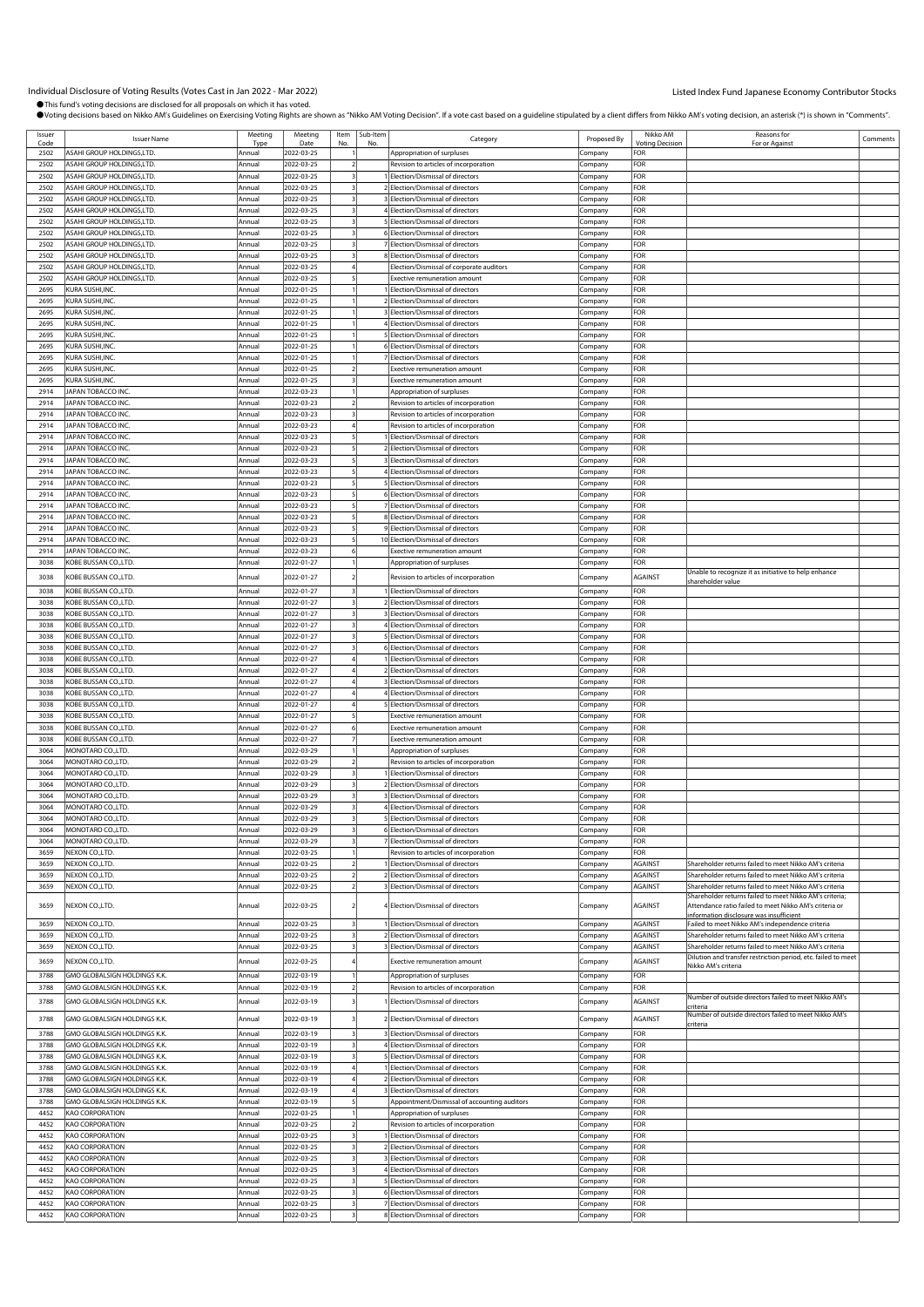| Issuer |                                                | Meeting | Meeting    | Item | Sub-Item |                                            |             | Nikko AM        | Reasons for                                            |          |
|--------|------------------------------------------------|---------|------------|------|----------|--------------------------------------------|-------------|-----------------|--------------------------------------------------------|----------|
| Code   | <b>Issuer Name</b>                             | Tyne    | Date       | No   | No       | Category                                   | Proposed By | Votina Decision | For or Against                                         | Comments |
| 4452   | KAO CORPORATION                                | Annual  | 2022-03-25 |      |          | 9 Election/Dismissal of directors          | Company     | FOR             |                                                        |          |
| 4452   | <b>KAO CORPORATION</b>                         | Annual  | 2022-03-25 |      |          | Election/Dismissal of corporate auditors   | Company     | FOR             |                                                        |          |
| 4519   | CHUGAI PHARMACEUTICAL CO.,LTD.                 | Annual  | 2022-03-29 |      |          | Appropriation of surpluses                 | .cmpany     | FOR             |                                                        |          |
| 4519   | CHUGAI PHARMACEUTICAL CO.,LTD.                 | Annual  | 2022-03-29 |      |          | Revision to articles of incorporation      | Company     | FOR             |                                                        |          |
| 4519   | CHUGAI PHARMACEUTICAL CO.,LTD.                 | Annual  | 2022-03-29 |      |          | 1 Election/Dismissal of directors          | Company     | FOR             |                                                        |          |
| 4519   | CHUGAI PHARMACEUTICAL CO.,LTD.                 | Annual  | 2022-03-29 |      |          | 2 Election/Dismissal of directors          | Company     | FOR             |                                                        |          |
| 4519   | CHUGAI PHARMACEUTICAL CO.,LTD.                 | Annual  | 2022-03-29 |      |          | 3 Election/Dismissal of directors          | Company     | FOR             |                                                        |          |
| 4519   | CHUGAI PHARMACEUTICAL CO.,LTD.                 | Annual  | 2022-03-29 |      |          | 4 Election/Dismissal of directors          | Company     | FOR             |                                                        |          |
| 4574   | <b>TAIKO PHARMACEUTICAL CO.,LTD.</b>           | Annual  | 2022-03-30 |      |          | Revision to articles of incorporation      | .cmpany     | FOR             |                                                        |          |
| 4574   | TAIKO PHARMACEUTICAL CO.,LTD.                  | Annual  | 2022-03-30 |      |          | I Election/Dismissal of directors          | .cmpany     | FOR             |                                                        |          |
| 4574   | TAIKO PHARMACEUTICAL CO.,LTD.                  | Annual  | 2022-03-30 |      |          | 2 Election/Dismissal of directors          | Company     | FOR             |                                                        |          |
| 4574   | TAIKO PHARMACEUTICAL CO.,LTD.                  | Annua   | 2022-03-30 |      |          | 1 Election/Dismissal of directors          | Company     | FOR             |                                                        |          |
| 4574   | <b>TAIKO PHARMACEUTICAL CO.,LTD.</b>           | Annual  | 2022-03-30 |      |          | 2 Election/Dismissal of directors          | Company     | FOR             |                                                        |          |
| 4574   | TAIKO PHARMACEUTICAL CO.,LTD.                  | Annual  | 2022-03-30 |      |          | 3 Election/Dismissal of directors          | Company     | FOR             |                                                        |          |
| 4574   | <b>TAIKO PHARMACEUTICAL CO.,LTD.</b>           | Annual  | 2022-03-30 |      |          | Election/Dismissal of directors            | Company     | FOR             |                                                        |          |
| 4578   | OTSUKA HOLDINGS CO.,LTD.                       | Annua   | 2022-03-30 |      |          | Revision to articles of incorporation      | Company     | FOR             |                                                        |          |
| 4578   | OTSUKA HOLDINGS CO.,LTD                        | Annua   | 2022-03-30 |      |          | Election/Dismissal of directors            | .cmpany     | FOR             |                                                        |          |
| 4578   | OTSUKA HOLDINGS CO.,LTD                        | Annual  | 2022-03-30 |      |          | 2 Election/Dismissal of directors          | Company     | FOR             |                                                        |          |
| 4578   | OTSUKA HOLDINGS CO.,LTD.                       | Annua   | 2022-03-30 |      |          | 3 Election/Dismissal of directors          | Company     | FOR             |                                                        |          |
| 4578   | OTSUKA HOLDINGS CO.,LTD.                       | Annual  | 2022-03-30 |      |          | 4 Election/Dismissal of directors          | Company     | FOR             |                                                        |          |
| 4578   | OTSUKA HOLDINGS CO.,LTD.                       | Annual  | 2022-03-30 |      |          | 5 Election/Dismissal of directors          | Company     | FOR             |                                                        |          |
| 4578   | OTSUKA HOLDINGS CO.,LTD.                       | Annual  | 2022-03-30 |      |          | 7 Election/Dismissal of directors          | Company     | FOR             |                                                        |          |
| 4578   | OTSUKA HOLDINGS CO.,LTD                        | Annua   | 2022-03-30 |      |          | 8 Election/Dismissal of directors          | Company     | FOR             |                                                        |          |
| 4578   | OTSUKA HOLDINGS CO.,LTD.                       | Annual  | 2022-03-30 |      |          | 9 Election/Dismissal of directors          | Company     | FOR             |                                                        |          |
| 4578   | OTSUKA HOLDINGS CO.,LTD                        | Annua   | 2022-03-30 |      |          | 10 Election/Dismissal of directors         | Company     | FOR             |                                                        |          |
| 4578   | OTSUKA HOLDINGS CO.,LTD.                       | Annual  | 2022-03-30 |      |          | 11 Election/Dismissal of directors         | Company     | FOR             |                                                        |          |
| 4578   | OTSUKA HOLDINGS CO.,LTD                        | Annual  | 2022-03-30 |      |          | 12 Election/Dismissal of directors         | .cmpany     | FOR             |                                                        |          |
| 4578   | OTSUKA HOLDINGS CO.,LTD                        | Annua   | 2022-03-30 |      |          | 13 Election/Dismissal of directors         | Company     | FOR             |                                                        |          |
| 4578   | OTSUKA HOLDINGS CO.,LTD.                       | Annual  | 2022-03-30 |      |          | 14 Election/Dismissal of directors         | Company     | FOR             |                                                        |          |
| 4578   | OTSUKA HOLDINGS CO.,LTD.                       | Annual  | 2022-03-30 |      |          | 1 Election/Dismissal of corporate auditors | Company     | FOR             |                                                        |          |
| 4578   | OTSUKA HOLDINGS CO.,LTD.                       | Annual  | 2022-03-30 |      |          | 2 Election/Dismissal of corporate auditors | Company     | FOR             |                                                        |          |
| 4578   | OTSUKA HOLDINGS CO.,LTD                        | Annual  | 2022-03-30 |      |          | 3 Election/Dismissal of corporate auditors | Company     | FOR             |                                                        |          |
| 4578   | OTSUKA HOLDINGS CO.,LTD.                       | Annual  | 2022-03-30 |      |          | 4 Election/Dismissal of corporate auditors | Company     | FOR             |                                                        |          |
| 4587   | PEPTIDREAM INC.                                | Annual  | 2022-03-24 |      |          | Revision to articles of incorporation      | Company     | FOR             |                                                        |          |
| 4587   | PEPTIDREAM INC.                                | Annua   | 2022-03-24 |      |          | Election/Dismissal of directors            | .cmpany     | <b>AGAINST</b>  | Shareholder returns failed to meet Nikko AM's criteria |          |
| 4587   | PEPTIDREAM INC.                                | Annual  | 2022-03-24 |      |          | 2 Election/Dismissal of directors          | Company     | <b>AGAINST</b>  | Shareholder returns failed to meet Nikko AM's criteria |          |
| 4587   | PEPTIDREAM INC                                 | Annual  | 2022-03-24 |      |          | 3 Election/Dismissal of directors          | Company     | AGAINST         | Shareholder returns failed to meet Nikko AM's criteria |          |
| 4612   | NIPPON PAINT HOLDINGS CO.,LTD.                 | Annual  | 2022-03-29 |      |          | Appropriation of surpluses                 | Company     | FOR             |                                                        |          |
| 4612   | NIPPON PAINT HOLDINGS CO.,LTD.                 | Annual  | 2022-03-29 |      |          | Revision to articles of incorporation      | Company     | FOR             |                                                        |          |
| 4612   | NIPPON PAINT HOLDINGS CO.,LTD.                 | Annual  | 2022-03-29 |      |          | 1 Election/Dismissal of directors          | Company     | FOR             |                                                        |          |
| 4612   | NIPPON PAINT HOLDINGS CO.,LTD.                 | Annua   | 2022-03-29 |      |          | 2 Election/Dismissal of directors          | Company     | FOR             |                                                        |          |
| 4612   | NIPPON PAINT HOLDINGS CO.,LTD.                 | Annual  | 2022-03-29 |      |          | 3 Election/Dismissal of directors          | Company     | FOR             |                                                        |          |
| 4612   | NIPPON PAINT HOLDINGS CO.,LTD.                 | Annual  | 2022-03-29 |      |          | 4 Election/Dismissal of directors          | Company     | FOR             |                                                        |          |
| 4612   | NIPPON PAINT HOLDINGS CO.,LTD.                 | Annual  | 2022-03-29 |      |          | 5 Election/Dismissal of directors          | Company     | FOR             |                                                        |          |
| 4612   | NIPPON PAINT HOLDINGS CO.,LTD.                 | Annual  | 2022-03-29 |      |          | 6 Election/Dismissal of directors          | Company     | FOR             |                                                        |          |
| 4612   | NIPPON PAINT HOLDINGS CO.,LTD.                 | Annual  | 2022-03-29 |      |          | 7 Election/Dismissal of directors          | Company     | FOR             |                                                        |          |
| 4612   | NIPPON PAINT HOLDINGS CO.,LTD.                 | Annual  | 2022-03-29 |      |          | 8 Election/Dismissal of directors          | Company     | FOR             |                                                        |          |
| 4612   | NIPPON PAINT HOLDINGS CO.,LTD.                 | Annua   | 2022-03-29 |      |          | 9 Election/Dismissal of directors          | Company     | FOR             |                                                        |          |
| 4612   | NIPPON PAINT HOLDINGS CO.,LTD.                 | Annual  | 2022-03-29 |      |          | 10 Election/Dismissal of directors         | Company     | FOR             |                                                        |          |
| 4612   | NIPPON PAINT HOLDINGS CO.,LTD.                 | Annual  | 2022-03-29 |      |          | 11 Election/Dismissal of directors         | Company     | FOR             |                                                        |          |
| 4768   | OTSUKA CORPORATION                             | Annual  | 2022-03-29 |      |          | Appropriation of surpluses                 | Company     | FOR             |                                                        |          |
| 4768   | OTSUKA CORPORATION                             | Annual  | 2022-03-29 |      |          | Revision to articles of incorporation      | Company     | FOR             |                                                        |          |
| 4768   | OTSUKA CORPORATION                             | Annua   | 2022-03-29 |      |          | Retirement benefit payments                | Company     | FOR             |                                                        |          |
| 4812   | INFORMATION SERVICES INTERNATIONAL-DENTSU.LTD. | Annual  | 2022-03-23 |      |          | Appropriation of surpluses                 | Company     | FOR             |                                                        |          |
| 4812   | INFORMATION SERVICES INTERNATIONAL-DENTSU,LTD. | Annual  | 2022-03-23 |      |          | Revision to articles of incorporation      | Company     | FOR             |                                                        |          |
| 4812   | INFORMATION SERVICES INTERNATIONAL-DENTSU,LTD. | Annual  | 2022-03-23 |      |          | 1 Election/Dismissal of directors          | Company     | FOR             |                                                        |          |
| 4812   | INFORMATION SERVICES INTERNATIONAL-DENTSU,LTD. | Annual  | 2022-03-23 |      |          | 2 Election/Dismissal of directors          | Company     | FOR             |                                                        |          |
| 4812   | INFORMATION SERVICES INTERNATIONAL-DENTSU,LTD. | Annual  | 2022-03-23 |      |          | 3 Election/Dismissal of directors          | Company     | FOR             |                                                        |          |
| 4812   | INFORMATION SERVICES INTERNATIONAL-DENTSU,LTD. | Annual  | 2022-03-23 |      |          | 4 Election/Dismissal of directors          | Company     | FOR             |                                                        |          |
| 4812   | INFORMATION SERVICES INTERNATIONAL-DENTSU,LTD. | Annual  | 2022-03-23 |      |          | 5 Election/Dismissal of directors          | Company     | FOR             |                                                        |          |
| 4812   | INFORMATION SERVICES INTERNATIONAL-DENTSU,LTD. | Annual  | 2022-03-23 |      |          | 6 Election/Dismissal of directors          | Company     | FOR             |                                                        |          |
| 4812   | INFORMATION SERVICES INTERNATIONAL-DENTSU,LTD. | Annual  | 2022-03-23 |      |          | Election/Dismissal of corporate auditors   | Company     | FOR             |                                                        |          |
| 4812   | INFORMATION SERVICES INTERNATIONAL-DENTSU,LTD. | Annual  | 2022-03-23 |      |          | Exective remuneration amount               | Company     | FOR             |                                                        |          |
| 4911   | SHISEIDO COMPANY, LIMITED                      | Annual  | 2022-03-25 |      |          | Appropriation of surpluses                 | Company     | FOR             |                                                        |          |
| 4911   | SHISEIDO COMPANY, LIMITED                      | Annual  | 2022-03-25 |      |          | Revision to articles of incorporation      | Company     | FOR             |                                                        |          |
| 4911   | SHISEIDO COMPANY, LIMITED                      | Annual  | 2022-03-25 |      |          | 1 Election/Dismissal of directors          | Company     | FOR             |                                                        |          |
| 4911   | SHISEIDO COMPANY, LIMITED                      | Annual  | 2022-03-25 |      |          | 2 Election/Dismissal of directors          | Company     | FOR             |                                                        |          |
| 4911   | SHISEIDO COMPANY,LIMITED                       | Annual  | 2022-03-25 |      |          | 3 Election/Dismissal of directors          | Company     | FOR             |                                                        |          |
| 4911   | SHISEIDO COMPANY,LIMITED                       | Annual  | 2022-03-25 |      |          | 4 Election/Dismissal of directors          | Company     | FOR             |                                                        |          |
| 4911   | SHISEIDO COMPANY, LIMITED                      | Annual  | 2022-03-25 |      |          | 5 Election/Dismissal of directors          | Company     | FOR             |                                                        |          |
| 4911   | SHISEIDO COMPANY, LIMITED                      | Annual  | 2022-03-25 |      |          | 6 Election/Dismissal of directors          | Company     | FOR             |                                                        |          |
| 4911   | SHISEIDO COMPANY.LIMITED                       | Annual  | 2022-03-25 |      |          | 7 Election/Dismissal of directors          | Company     | FOR             |                                                        |          |
| 4911   | SHISEIDO COMPANY,LIMITED                       | Annual  | 2022-03-25 |      |          | 8 Election/Dismissal of directors          | Company     | FOR             |                                                        |          |
| 4911   | SHISEIDO COMPANY,LIMITED                       | Annual  | 2022-03-25 |      |          | Election/Dismissal of corporate auditors   | Company     | FOR             |                                                        |          |
| 4911   | SHISEIDO COMPANY, LIMITED                      | Annual  | 2022-03-25 |      |          | Exective remuneration amount               | Company     | FOR             |                                                        |          |
| 4912   | <b>LION CORPORATION</b>                        | Annual  | 2022-03-30 |      |          | Revision to articles of incorporation      | .cmpany     | FOR             |                                                        |          |
| 4912   | LION CORPORATION                               | Annual  | 2022-03-30 |      |          | I Election/Dismissal of directors          | Company     | FOR             |                                                        |          |
| 4912   | <b>LION CORPORATION</b>                        | Annual  | 2022-03-30 |      |          | 2 Election/Dismissal of directors          | Company     | FOR             |                                                        |          |
| 4912   | <b>LION CORPORATION</b>                        | Annual  | 2022-03-30 |      |          | 3 Election/Dismissal of directors          | Company     | FOR             |                                                        |          |
| 4912   | <b>LION CORPORATION</b>                        | Annual  | 2022-03-30 |      |          | 4 Election/Dismissal of directors          | Company     | FOR             |                                                        |          |
| 4912   | <b>ION CORPORATION</b>                         | Annual  | 2022-03-30 |      |          | 5 Election/Dismissal of directors          | Company     | FOR             |                                                        |          |
| 4912   | <b>LION CORPORATION</b>                        | Annual  | 2022-03-30 |      |          | 6 Election/Dismissal of directors          | Company     | FOR             |                                                        |          |
| 4912   | <b>LION CORPORATION</b>                        | Annual  | 2022-03-30 |      |          | 7 Election/Dismissal of directors          | Company     | FOR             |                                                        |          |
| 4912   | <b>LION CORPORATION</b>                        | Annual  | 2022-03-30 |      |          | 8 Election/Dismissal of directors          | Company     | FOR             |                                                        |          |
| 4912   | <b>LION CORPORATION</b>                        | Annual  | 2022-03-30 |      |          | 9 Election/Dismissal of directors          | .cmpany     | FOR             |                                                        |          |
| 4912   | LION CORPORATION                               | Annual  | 2022-03-30 |      |          | 10 Election/Dismissal of directors         | Company     | FOR             |                                                        |          |
| 4912   | <b>LION CORPORATION</b>                        | Annual  | 2022-03-30 |      |          | 11 Election/Dismissal of directors         | Company     | FOR             |                                                        |          |
| 4919   | MILBON CO., LTD.                               | Annual  | 2022-03-29 |      |          | Appropriation of surpluses                 | Company     | FOR             |                                                        |          |
| 4919   | MILBON CO., LTD.                               | Annual  | 2022-03-29 |      |          | Revision to articles of incorporation      | Company     | FOR             |                                                        |          |
| 4919   | MILBON CO., LTD.                               | Annual  | 2022-03-29 |      |          | 1 Election/Dismissal of directors          | Company     | FOR             |                                                        |          |
| 4919   | MILBON CO., LTD.                               | Annual  | 2022-03-29 |      |          | 2 Election/Dismissal of directors          | Company     | FOR             |                                                        |          |
| 4919   | MILBON CO.,LTD.                                | Annual  | 2022-03-29 |      |          | 3 Election/Dismissal of directors          | Company     | FOR             |                                                        |          |
| 4919   | MILBON CO., LTD.                               | Annual  | 2022-03-29 |      |          | 4 Election/Dismissal of directors          | Company     | FOR             |                                                        |          |
| 4919   | MILBON CO., LTD.                               | Annual  | 2022-03-29 |      |          | 5 Election/Dismissal of directors          | Company     | FOR             |                                                        |          |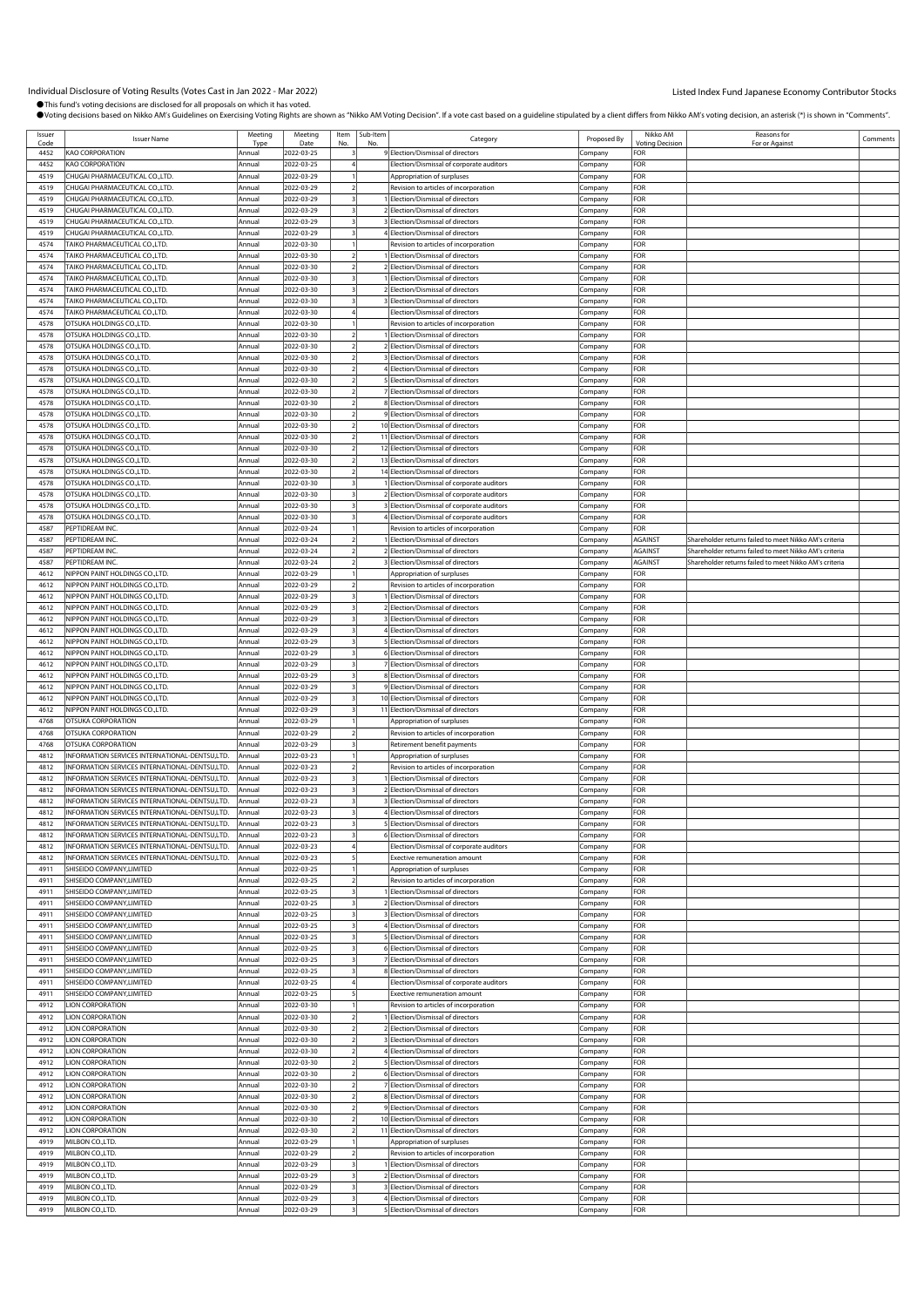| Issuer<br>Code | <b>Issuer Name</b>                | Meeting<br>Type          | Meeting<br>Date          | Item<br>No | Sub-Item<br>No | Category                                    | Proposed By         | Nikko AM<br><b>Votina Decision</b> | Reasons for<br>For or Against                                                                                                                                                                                                                                                                                                                                                                                                                                             | Comments |
|----------------|-----------------------------------|--------------------------|--------------------------|------------|----------------|---------------------------------------------|---------------------|------------------------------------|---------------------------------------------------------------------------------------------------------------------------------------------------------------------------------------------------------------------------------------------------------------------------------------------------------------------------------------------------------------------------------------------------------------------------------------------------------------------------|----------|
| 4919           | MILBON CO.,LTD.                   | Annual                   | 2022-03-29               |            |                | 6 Election/Dismissal of directors           | Company             | FOR                                |                                                                                                                                                                                                                                                                                                                                                                                                                                                                           |          |
| 4919           | MILBON CO.,LTD                    | Annual                   | 2022-03-29               |            |                | 7 Election/Dismissal of directors           | Company             | FOR                                |                                                                                                                                                                                                                                                                                                                                                                                                                                                                           |          |
| 4919           | MILBON CO., LTD.                  | Annual                   | 2022-03-29               |            |                | 8 Election/Dismissal of directors           | Company             | FOR                                |                                                                                                                                                                                                                                                                                                                                                                                                                                                                           |          |
| 4919           | MILBON CO., LTD.                  | Annual                   | 2022-03-29               |            |                | 9 Election/Dismissal of directors           |                     | FOR                                |                                                                                                                                                                                                                                                                                                                                                                                                                                                                           |          |
|                | MILBON CO.,LTD                    |                          |                          |            |                |                                             | Company             |                                    |                                                                                                                                                                                                                                                                                                                                                                                                                                                                           |          |
| 4919           |                                   | Annual                   | 2022-03-29               |            |                | 10 Election/Dismissal of directors          | ompany              | FOR                                |                                                                                                                                                                                                                                                                                                                                                                                                                                                                           |          |
| 4919           | MILBON CO.,LTD                    | Annual                   | 2022-03-29               |            |                | 11 Election/Dismissal of directors          | Company             | FOR                                |                                                                                                                                                                                                                                                                                                                                                                                                                                                                           |          |
| 4919           | MILBON CO.,LTD                    | Annua                    | 2022-03-29               |            |                | <b>Exective remuneration amount</b>         | .cmpany             | FOR                                |                                                                                                                                                                                                                                                                                                                                                                                                                                                                           |          |
| 4967           | KOBAYASHI PHARMACEUTICAL CO.,LTD. | Annual                   | 2022-03-30               |            |                | Revision to articles of incorporation       | Company             | FOR                                |                                                                                                                                                                                                                                                                                                                                                                                                                                                                           |          |
| 4967           | KOBAYASHI PHARMACEUTICAL CO.,LTD. | Annual                   | 2022-03-30               |            |                | 1 Election/Dismissal of directors           | Company             | FOR                                |                                                                                                                                                                                                                                                                                                                                                                                                                                                                           |          |
| 4967           | KOBAYASHI PHARMACEUTICAL CO.,LTD. | Annual                   | 2022-03-30               |            |                | 2 Election/Dismissal of directors           | Company             | FOR                                |                                                                                                                                                                                                                                                                                                                                                                                                                                                                           |          |
| 4967           | KOBAYASHI PHARMACEUTICAL CO.,LTD. | Annual                   | 2022-03-30               |            |                | 3 Election/Dismissal of directors           | Company             | FOR                                |                                                                                                                                                                                                                                                                                                                                                                                                                                                                           |          |
| 4967           | KOBAYASHI PHARMACEUTICAL CO.,LTD. | Annua                    | 2022-03-30               |            |                | 4 Election/Dismissal of directors           | Company             | FOR                                |                                                                                                                                                                                                                                                                                                                                                                                                                                                                           |          |
| 4967           | KOBAYASHI PHARMACEUTICAL CO.,LTD. | Annual                   | 2022-03-30               |            |                | 5 Election/Dismissal of directors           | Company             | FOR                                |                                                                                                                                                                                                                                                                                                                                                                                                                                                                           |          |
| 4967           | KOBAYASHI PHARMACEUTICAL CO.,LTD. | Annual                   | 2022-03-30               |            |                | 6 Election/Dismissal of directors           | Company             | FOR                                |                                                                                                                                                                                                                                                                                                                                                                                                                                                                           |          |
| 4967           | KOBAYASHI PHARMACEUTICAL CO.,LTD. | Annual                   | 2022-03-30               |            |                | 7 Election/Dismissal of directors           | Company             | FOR                                |                                                                                                                                                                                                                                                                                                                                                                                                                                                                           |          |
| 4967           | KOBAYASHI PHARMACEUTICAL CO.,LTD. | Annua                    | 2022-03-30               |            |                | 8 Election/Dismissal of directors           | .<br>ompany         | FOR                                |                                                                                                                                                                                                                                                                                                                                                                                                                                                                           |          |
| 4967           | KOBAYASHI PHARMACEUTICAL CO.,LTD. | Annual                   | 2022-03-30               |            |                | Election/Dismissal of corporate auditors    | Company             | FOR                                |                                                                                                                                                                                                                                                                                                                                                                                                                                                                           |          |
| 5108           | BRIDGESTONE CORPORATION           | Annual                   | 2022-03-23               |            |                | Appropriation of surpluses                  | .cmpany             | FOR                                |                                                                                                                                                                                                                                                                                                                                                                                                                                                                           |          |
| 5108           | <b>BRIDGESTONE CORPORATION</b>    | Annual                   | 2022-03-23               |            |                | Revision to articles of incorporation       | Company             | FOR                                |                                                                                                                                                                                                                                                                                                                                                                                                                                                                           |          |
| 5108           | BRIDGESTONE CORPORATION           | Annual                   | 2022-03-23               |            |                | Election/Dismissal of directors             | Company             | FOR                                |                                                                                                                                                                                                                                                                                                                                                                                                                                                                           |          |
| 5108           | <b>BRIDGESTONE CORPORATION</b>    | Annual                   | 2022-03-23               |            |                | 2 Election/Dismissal of directors           | Company             | FOR                                |                                                                                                                                                                                                                                                                                                                                                                                                                                                                           |          |
|                |                                   |                          |                          |            |                |                                             |                     | FOR                                |                                                                                                                                                                                                                                                                                                                                                                                                                                                                           |          |
| 5108           | BRIDGESTONE CORPORATION           | Annual                   | 2022-03-23               |            |                | 3 Election/Dismissal of directors           | .cmpany             | FOR                                |                                                                                                                                                                                                                                                                                                                                                                                                                                                                           |          |
| 5108           | BRIDGESTONE CORPORATION           | Annua                    | 2022-03-23               |            |                | 4 Election/Dismissal of directors           | .cmpany             |                                    |                                                                                                                                                                                                                                                                                                                                                                                                                                                                           |          |
| 5108           | BRIDGESTONE CORPORATION           | Annual                   | 2022-03-23               |            |                | 5 Election/Dismissal of directors           | .cmpany             | FOR                                |                                                                                                                                                                                                                                                                                                                                                                                                                                                                           |          |
| 5108           | BRIDGESTONE CORPORATION           | Annual                   | 2022-03-23               |            |                | 6 Election/Dismissal of directors           | Company             | FOR                                |                                                                                                                                                                                                                                                                                                                                                                                                                                                                           |          |
| 5108           | BRIDGESTONE CORPORATION           | Annual                   | 2022-03-23               |            |                | 7 Election/Dismissal of directors           | Company             | FOR                                |                                                                                                                                                                                                                                                                                                                                                                                                                                                                           |          |
| 5108           | BRIDGESTONE CORPORATION           | Annual                   | 2022-03-23               |            |                | 8 Election/Dismissal of directors           | Company             | FOR                                |                                                                                                                                                                                                                                                                                                                                                                                                                                                                           |          |
| 5108           | BRIDGESTONE CORPORATION           | Annual                   | 2022-03-23               |            |                | 9 Election/Dismissal of directors           | Company             | FOR                                |                                                                                                                                                                                                                                                                                                                                                                                                                                                                           |          |
| 5108           | BRIDGESTONE CORPORATION           | Annual                   | 2022-03-23               |            |                | 10 Election/Dismissal of directors          | Company             | FOR                                |                                                                                                                                                                                                                                                                                                                                                                                                                                                                           |          |
| 5108           | BRIDGESTONE CORPORATION           | Annual                   | 2022-03-23               |            |                | 11 Election/Dismissal of directors          | ompany              | FOR                                |                                                                                                                                                                                                                                                                                                                                                                                                                                                                           |          |
| 5108           | <b>BRIDGESTONE CORPORATION</b>    | Annual                   | 2022-03-23               |            |                | 12 Election/Dismissal of directors          | Company             | FOR                                |                                                                                                                                                                                                                                                                                                                                                                                                                                                                           |          |
| 6326           | KUBOTA CORPORATION                | Annua                    | 2022-03-18               |            |                | Revision to articles of incorporation       | .cmpany             | FOR                                |                                                                                                                                                                                                                                                                                                                                                                                                                                                                           |          |
| 6326           | KUBOTA CORPORATION                | Annual                   | 2022-03-18               |            |                | Election/Dismissal of directors             | Company             | FOR                                |                                                                                                                                                                                                                                                                                                                                                                                                                                                                           |          |
| 6326           | KUBOTA CORPORATION                | Annual                   | 2022-03-18               |            |                | 2 Election/Dismissal of directors           | Company             | FOR                                |                                                                                                                                                                                                                                                                                                                                                                                                                                                                           |          |
| 6326           | KUBOTA CORPORATION                | Annual                   | 2022-03-18               |            |                | 3 Election/Dismissal of directors           | Company             | FOR                                |                                                                                                                                                                                                                                                                                                                                                                                                                                                                           |          |
| 6326           | KUBOTA CORPORATION                | Annual                   | 2022-03-18               |            |                | 4 Election/Dismissal of directors           | Company             | FOR                                |                                                                                                                                                                                                                                                                                                                                                                                                                                                                           |          |
| 6326           | KUBOTA CORPORATION                | Annual                   | 2022-03-18               |            |                | 5 Election/Dismissal of directors           | Company             | FOR                                |                                                                                                                                                                                                                                                                                                                                                                                                                                                                           |          |
| 6326           | KUBOTA CORPORATION                | Annual                   | 2022-03-18               |            |                | 6 Election/Dismissal of directors           | Company             | FOR                                |                                                                                                                                                                                                                                                                                                                                                                                                                                                                           |          |
|                |                                   |                          |                          |            |                |                                             |                     |                                    |                                                                                                                                                                                                                                                                                                                                                                                                                                                                           |          |
| 6326           | KUBOTA CORPORATION                | Annua                    | 2022-03-18               |            |                | 7 Election/Dismissal of directors           | ompany              | FOR                                |                                                                                                                                                                                                                                                                                                                                                                                                                                                                           |          |
| 6326           | KUBOTA CORPORATION                | Annual                   | 2022-03-18               |            |                | 8 Election/Dismissal of directors           | .cmpany             | FOR                                |                                                                                                                                                                                                                                                                                                                                                                                                                                                                           |          |
| 6326           | KUBOTA CORPORATION                | Annua                    | 2022-03-18               |            |                | 9 Election/Dismissal of directors           | .cmpany             | FOR                                |                                                                                                                                                                                                                                                                                                                                                                                                                                                                           |          |
| 6326           | KUBOTA CORPORATION                | Annual                   | 2022-03-18               |            |                | 10 Election/Dismissal of directors          | Company             | FOR                                |                                                                                                                                                                                                                                                                                                                                                                                                                                                                           |          |
| 6326           | KUBOTA CORPORATION                | Annual                   | 2022-03-18               |            |                | 1 Election/Dismissal of corporate auditors  | Company             | FOR                                |                                                                                                                                                                                                                                                                                                                                                                                                                                                                           |          |
| 6326           | KUBOTA CORPORATION                | Annual                   | 2022-03-18               |            |                | 2 Election/Dismissal of corporate auditors  | Company             | FOR                                |                                                                                                                                                                                                                                                                                                                                                                                                                                                                           |          |
| 6326           | KUBOTA CORPORATION                | Annual                   | 2022-03-18               |            |                | 3 Election/Dismissal of corporate auditors  | Company             | FOR                                |                                                                                                                                                                                                                                                                                                                                                                                                                                                                           |          |
| 6326           | KUBOTA CORPORATION                | Annual                   | 2022-03-18               |            |                | 4 Election/Dismissal of corporate auditors  | Company             | FOR                                |                                                                                                                                                                                                                                                                                                                                                                                                                                                                           |          |
| 6326           | KUBOTA CORPORATION                | Annual                   | 2022-03-18               |            |                | Election/Dismissal of corporate auditors    | Company             | FOR                                |                                                                                                                                                                                                                                                                                                                                                                                                                                                                           |          |
| 6326           | KUBOTA CORPORATION                | Annual                   | 2022-03-18               |            |                | <b>Exective remuneration amount</b>         | .cmpany             | FOR                                |                                                                                                                                                                                                                                                                                                                                                                                                                                                                           |          |
| 6326           | KUBOTA CORPORATION                | Annual                   | 2022-03-18               |            |                | Exective remuneration amount                | .cmpany             | FOR                                |                                                                                                                                                                                                                                                                                                                                                                                                                                                                           |          |
| 6326           | KUBOTA CORPORATION                | Annual                   | 2022-03-18               |            |                | Exective remuneration amount                | Company             | FOR                                |                                                                                                                                                                                                                                                                                                                                                                                                                                                                           |          |
| 6326           | KUBOTA CORPORATION                | Annual                   | 2022-03-18               |            |                | Exective remuneration amount                | Company             | FOR                                |                                                                                                                                                                                                                                                                                                                                                                                                                                                                           |          |
| 6502           | <b>TOSHIBA CORPORATION</b>        | Special                  | 2022-03-24               |            |                | Restructuring                               | Company             | FOR                                | Spin-offs of businesses with different characteristics, such<br>as business risks and cycles, help to enhance corporate<br>value by improving management efficiency and reducing<br>or eliminating information asymmetries. Furthermore,<br>maintaining public listings ensures that current<br>shareholders still have the opportunity to benefit from<br>medium- to long-term corporate value enhancements.<br>We therefore vote in favor of this shareholder proposal. |          |
| 6502<br>7751   | TOSHIBA CORPORATION<br>CANON INC. | Special<br><b>Annual</b> | 2022-03-24<br>2022-03-30 | 3          |                | Restructuring<br>Appropriation of surpluses | Investor<br>Company | <b>AGAINST</b><br>FOR              | If the company is taken private, competitive bidding will<br>be insufficient due to restrictions in consideration of<br>economic security and foreign exchange law, and the<br>purchase price is expected to be less than the mid-to<br>long-term corporate value that would be realized if the<br>company were to be split up and kept listed. We<br>therefore oppose this shareholder proposal.                                                                         |          |
| 7751           | CANON INC.                        | Annual                   | 2022-03-30               |            |                | Revision to articles of incorporation       | Company             | FOR                                |                                                                                                                                                                                                                                                                                                                                                                                                                                                                           |          |
| 7751           | CANON INC.                        | Annual                   | 2022-03-30               |            |                | Election/Dismissal of directors             | Company             | FOR                                |                                                                                                                                                                                                                                                                                                                                                                                                                                                                           |          |
| 7751           | CANON INC.                        | Annual                   | 2022-03-30               |            |                | 2 Election/Dismissal of directors           | Company             | FOR                                |                                                                                                                                                                                                                                                                                                                                                                                                                                                                           |          |
| 7751           | CANON INC.                        | Annual                   | 2022-03-30               |            |                | 3 Election/Dismissal of directors           | Company             | FOR                                |                                                                                                                                                                                                                                                                                                                                                                                                                                                                           |          |
| 7751           | CANON INC.                        | Annua                    | 2022-03-30               |            |                | 4 Election/Dismissal of directors           | .cmpany             | FOR                                |                                                                                                                                                                                                                                                                                                                                                                                                                                                                           |          |
| 7751           | CANON INC.                        | Annual                   | 2022-03-30               |            |                | 5 Election/Dismissal of directors           | .cmpany             | FOR                                |                                                                                                                                                                                                                                                                                                                                                                                                                                                                           |          |
| 7751           | CANON INC.                        | Annual                   | 2022-03-30               |            |                | Election/Dismissal of corporate auditors    | Company             | FOR                                |                                                                                                                                                                                                                                                                                                                                                                                                                                                                           |          |
| 7751           | CANON INC.                        | Annual                   | 2022-03-30               |            |                | 2 Election/Dismissal of corporate auditors  | Company             | FOR                                |                                                                                                                                                                                                                                                                                                                                                                                                                                                                           |          |
| 7751           | CANON INC.                        | Annual                   | 2022-03-30               |            |                | Exective remuneration amount                | .cmpany             | FOR                                |                                                                                                                                                                                                                                                                                                                                                                                                                                                                           |          |
| 7816           | SNOW PEAK, INC.                   | Annual                   | 2022-03-25               |            |                | Appropriation of surpluses                  | Company             | FOR                                |                                                                                                                                                                                                                                                                                                                                                                                                                                                                           |          |
| 7816           | SNOW PEAK, INC.                   | Annual                   | 2022-03-25               |            |                | Revision to articles of incorporation       | Company             | FOR                                |                                                                                                                                                                                                                                                                                                                                                                                                                                                                           |          |
| 7816           | SNOW PEAK, INC.                   | Annual                   | 2022-03-25               |            |                | Election/Dismissal of directors             | Company             | FOR                                |                                                                                                                                                                                                                                                                                                                                                                                                                                                                           |          |
| 7816           | SNOW PEAK, INC.                   | Annual                   | 2022-03-25               |            |                | 2 Election/Dismissal of directors           | Company             | FOR                                |                                                                                                                                                                                                                                                                                                                                                                                                                                                                           |          |
| 7816           | SNOW PEAK, INC.                   | Annual                   | 2022-03-25               |            |                | 3 Election/Dismissal of directors           |                     | FOR                                |                                                                                                                                                                                                                                                                                                                                                                                                                                                                           |          |
|                |                                   |                          |                          |            |                |                                             | .cmpany             |                                    |                                                                                                                                                                                                                                                                                                                                                                                                                                                                           |          |
| 7816           | SNOW PEAK, INC.                   | Annual                   | 2022-03-25               |            |                | 4 Election/Dismissal of directors           | .cmpany             | FOR                                |                                                                                                                                                                                                                                                                                                                                                                                                                                                                           |          |
| 7816           | SNOW PEAK, INC.                   | Annual                   | 2022-03-25               |            |                | 5 Election/Dismissal of directors           | Company             | FOR                                |                                                                                                                                                                                                                                                                                                                                                                                                                                                                           |          |
| 7816           | SNOW PEAK, INC.                   | Annual                   | 2022-03-25               |            |                | 6 Election/Dismissal of directors           | .cmpany             | FOR                                |                                                                                                                                                                                                                                                                                                                                                                                                                                                                           |          |
| 7816           | SNOW PEAK, INC.                   | Annual                   | 2022-03-25               |            |                | 7 Election/Dismissal of directors           | Company             | <b>AGAINST</b>                     | Failed to meet Nikko AM's independence criteria                                                                                                                                                                                                                                                                                                                                                                                                                           |          |
| 7816           | SNOW PEAK, INC.                   | Annual                   | 2022-03-25               |            |                | 8 Election/Dismissal of directors           | Company             | FOR                                |                                                                                                                                                                                                                                                                                                                                                                                                                                                                           |          |
| 7816           | SNOW PEAK, INC.                   | Annual                   | 2022-03-25               |            |                | Election/Dismissal of directors             | .cmpany             | FOR                                |                                                                                                                                                                                                                                                                                                                                                                                                                                                                           |          |
| 7816           | SNOW PEAK, INC.                   | Annual                   | 2022-03-25               |            |                | 2 Election/Dismissal of directors           | Company             | FOR                                |                                                                                                                                                                                                                                                                                                                                                                                                                                                                           |          |
| 7816           | SNOW PEAK, INC.                   | <b>Annual</b>            | 2022-03-25               |            |                | 3 Election/Dismissal of directors           | .cmpany             | FOR                                |                                                                                                                                                                                                                                                                                                                                                                                                                                                                           |          |
| 7816           | SNOW PEAK, INC.                   | Annual                   | 2022-03-25               |            |                | Election/Dismissal of directors             | .cmpany             | FOR                                |                                                                                                                                                                                                                                                                                                                                                                                                                                                                           |          |
| 7944           | ROLAND CORPORATION                | Annual                   | 2022-03-30               |            |                | Appropriation of surpluses                  | Company             | FOR                                |                                                                                                                                                                                                                                                                                                                                                                                                                                                                           |          |
| 7944           | ROLAND CORPORATION                | Annual                   | 2022-03-30               |            |                | Revision to articles of incorporation       | Company             | FOR                                |                                                                                                                                                                                                                                                                                                                                                                                                                                                                           |          |
| 7944           | ROLAND CORPORATION                | Annual                   | 2022-03-30               |            |                | Election/Dismissal of directors             | Company             | FOR                                |                                                                                                                                                                                                                                                                                                                                                                                                                                                                           |          |
| 7944           | ROLAND CORPORATION                | Annual                   | 2022-03-30               |            |                | 2 Election/Dismissal of directors           | Company             | FOR                                |                                                                                                                                                                                                                                                                                                                                                                                                                                                                           |          |